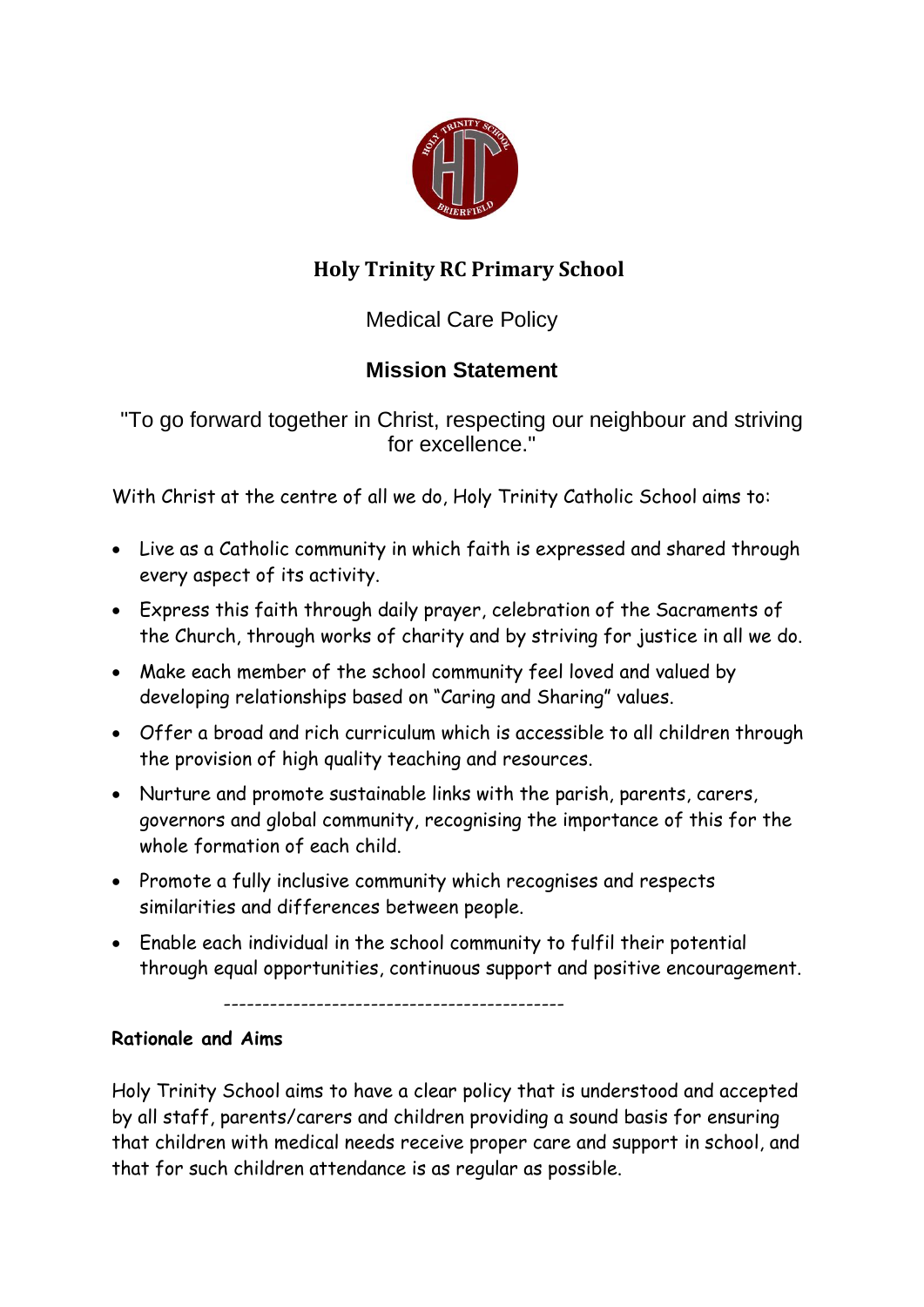The policy includes:

- Procedures for managing prescription medicines which need to be taken in the school day
- Procedures for managing prescription medicines on outings and trips
- Roles and responsibilities of staff administering prescription medicines
- A clear statement of parental responsibilities in respect of prescription medicines
- Written permissions from parents for prescription medicines
- Circumstances in which children may take non-prescription medicines
- Assisting children with long term medical needs
- Staff training
- Record keeping
- Safe storage of medicines
- The school's emergency procedures
- Risk assessment and management procedures

**In all instances the school will do all it can to persuade the parent/carer to come into school to administer PRESCRIBED medicines.**

 **We will never accept medicines that have been taken out of the container as originally dispensed nor make changes to dosages on parental instructions.**

It is helpful when clinically appropriate that medicines are prescribed in dosages that enable it to be taken outside of school hours. We will encourage parents/carers to discuss this with the prescriber.

- **Controlled drugs** should never be administered unless cleared by the Head.
- **Non-Prescription Drugs:** Staff should **never** give non-prescribed drugs to a child unless there is specific written permission from the parent/carer. This will be an exceptional situation rather than the norm.
- **A child under 16 should never be given aspirin or medicines containing ibuprofen unless prescribed by a doctor.**

## **Short Term Medical Needs**

In order to reduce the time a child is away from school the school will administer medicines, for example the end of a course of antibiotics, but only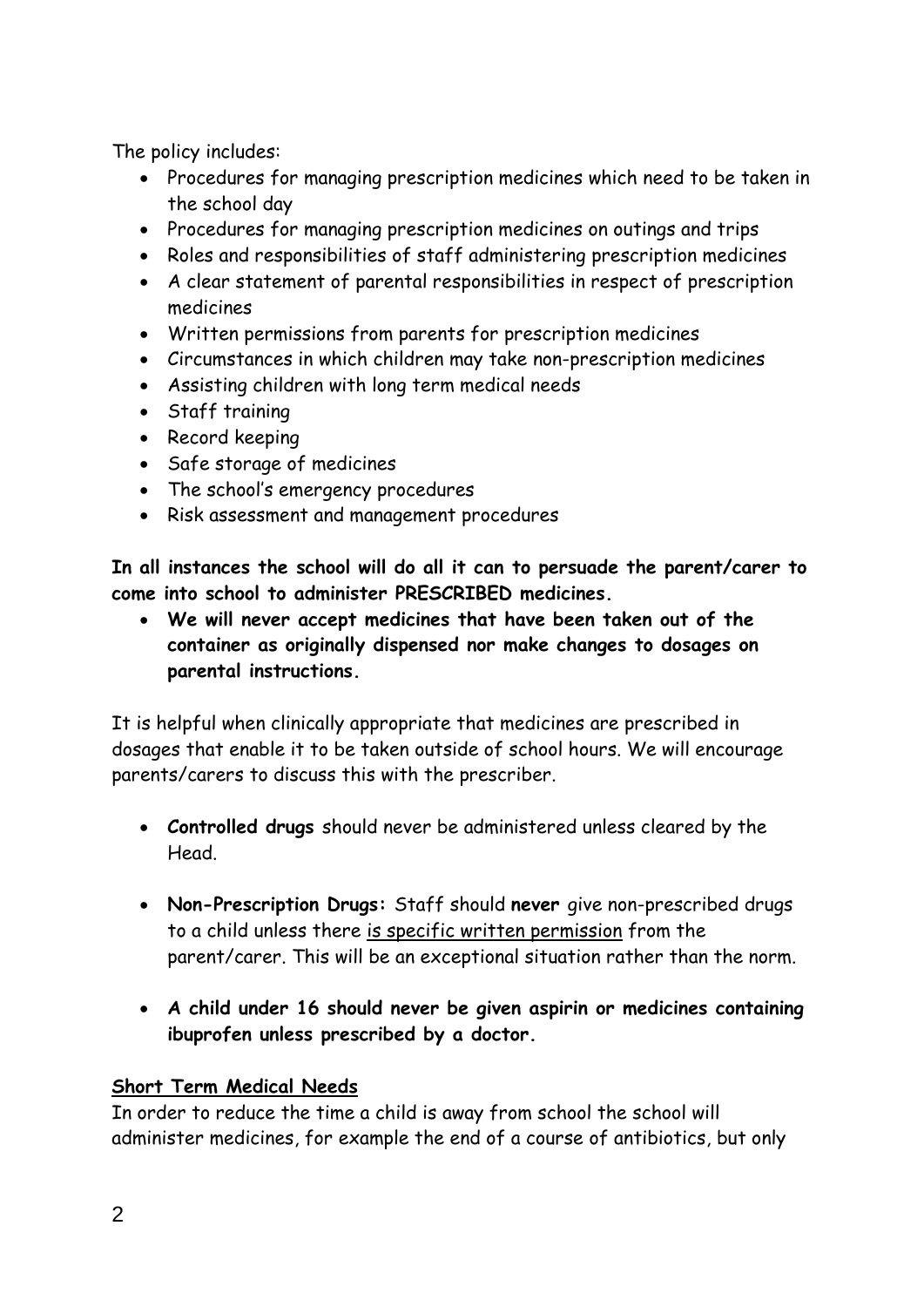for a short course of up to 5 days, and only when previous avoidance strategies have been examined.

#### **Long Term Medical Needs**

The school will be fully informed of the child's needs before admittance. It is essential to have sufficient information in order for the child's medical needs to be adequately supported. The school will then devise care plans in consultation with the appropriate health practitioners.

#### **Administering Medicines**

- No child will be given medicines without written parent consent. Form 1 must be completed by the parent/carer giving permission for medicine to be administered by staff.
- Members of staff giving medicines should check: The child's name Prescribed dose Expiry date Written instructions on the packaging

Members of staff giving medicines will be teaching members of staff, school office staff or support staff who are:

- Willing to perform such tasks
- Trained where necessary for the task
- If in doubt then do not administer medicines without checking with the school office staff who will then contact parents/carers or the medical practitioner.

#### **A record must be kept in a written form each time medicines are given.**

Medicines will be kept in the staffroom fridge (if required) or on top shelves of Infant classroom cupboards.

Asthma inhalers will be stored in the teachers top drawer in classrooms.

Eczema creams will kept in the relevant child's classroom.

Epipens/ Insulin will be stored in the a clearly labelled box with the child's name on in resource area.

All medications will accompany the child on school visits.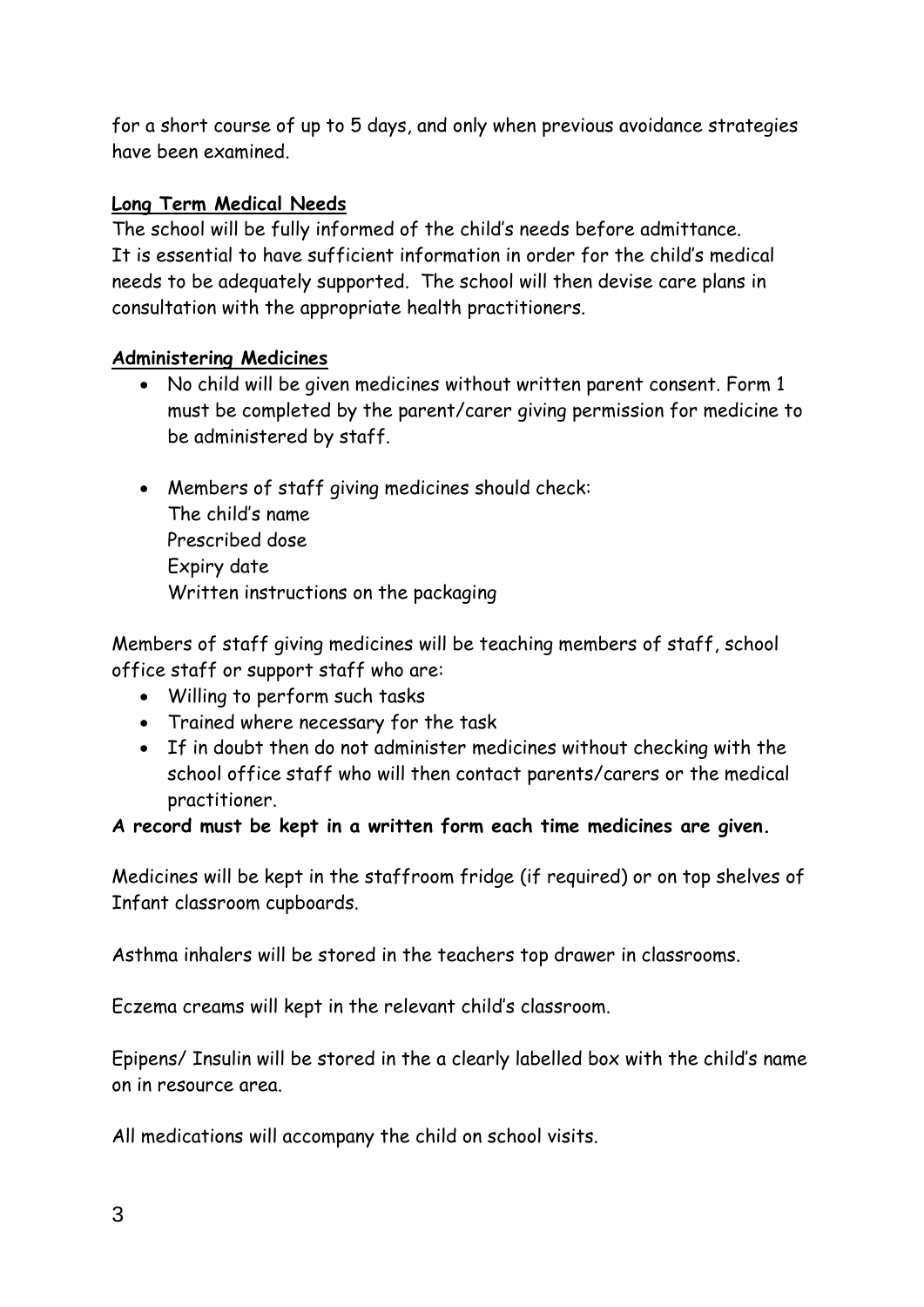Any problems or issues arising shall be initially referenced to DFE.Supporting Children with Medical Conditions at School August 2017 and Statuary Framework for the Early Year Foundation Stage Early Adopter version July 2020.

## **Self Management**

Children who are able, will be encouraged to manage their own medicines. This will generally apply to relief treatments for asthma/ eczema.

#### **Record Keeping**

Parents/carers should inform the school of the medicines their child needs. The medicine needs to be in its original container and the dispenser's instructions clear.

**Parents/carers will complete consent FORM 1 and a copy will be kept in the office.**

A written record of medicines administered will be kept in the office. **Asthma plans and records will be discussed with parents regularly. Record sheets for short-term medication will be kept in the office Record sheets for long-term medication will be stored with the Care plan.**

## **Educational Visits**

All medicines required by children on such undertakings will be part of the overall risk assessment for the visit.

All medicines not self managed by pupils will be in the safe care of a nominated member of the support staff.

This colleague should be one who is willing to carry this responsibility.

Complex medical needs for a specific pupil may necessitate a health plan for the visit.

If any member of staff is concerned they should seek advice from the SENCo.

#### **Sporting Activities**

Teachers have risk assessments in place for all children with Medical needs.

When asthma relievers are needed during PE sessions, the children return to their classrooms to take the medication. EYFS/KS1 return with an adult and KS2 are accompanied by another child.

## **The Governing Body**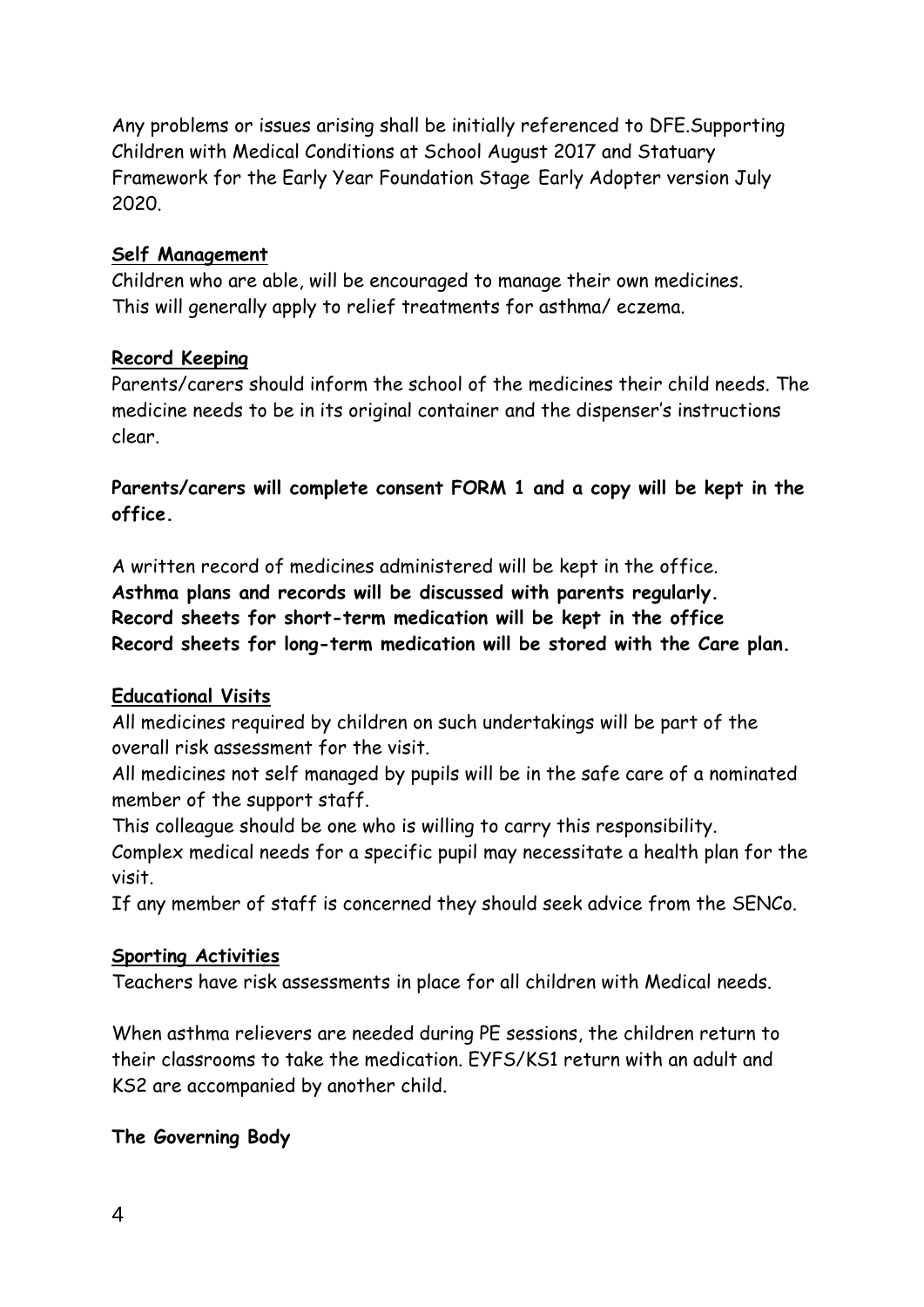The governing body will be made aware of this policy. A statement about medical care will be noted on the School's Prospectus.

## **The Head Teacher**

The Head Teacher will ensure that all staff receive appropriate support and training and are aware of this policy.

Likewise the Head Teacher will inform the parents/carers of the policy and its implications for them.

In all complex cases the Head Teacher will liaise with the parents/carers and where their expectation is deemed unreasonable then the Head will seek the advice of the school nurse or an appropriate medical advisor.

## **Teachers and Other Staff**

All staff should be aware of the possible medical risks attached to certain pupils.

They should be aware of possible emergency action and emergency contacts.

**Teachers' conditions of employment do not include the giving or supervising of pupils taking medicines.** 

**Any support member of staff agreeing to administer prescribed medicines should be in receipt of appropriate training.** 

**The training shall be commensurate with the situation.**

**This should be an exceptional duty and be only used when medical advice dictates that no other course of action is possible.**

## **KEY POINTS**

- **the school will not normally and regularly administer medicines to children unless the above policy applies**
- **no teaching staff or support staff will administer medicines or supervise children self-administering medicines without form 1 being signed by the pupil's parent/carer.**
- **any staff member administering medicines will do so willingly and with appropriate training**
- **all medicines will be notified to the senco**
- **the senco will keep a record of where these medicines are in school.**
- **the asthma register will be updated annually or when new children are identified as needing inhalers in school. Children will have asthma management plans from their gps which will be shared with class teachers and stored on Cpoms .**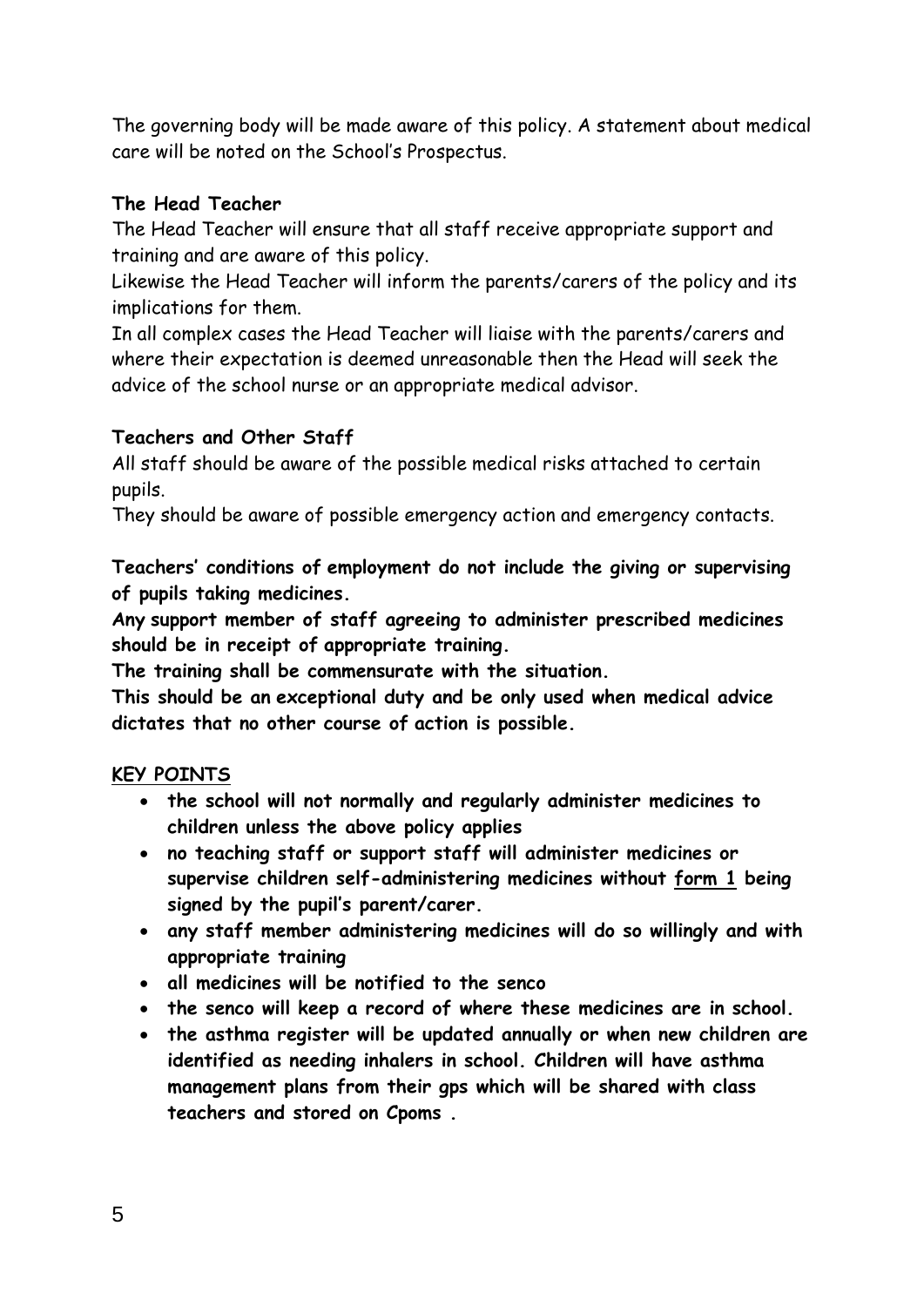#### STAFF INDEMNITY

The Local Authority fully indemnifies its staff against claims for alleged negligence providing:

- They are acting within the scope of their employment;
- They have been given adequate training
- They are following the LA's guidelines.

For the purpose of indemnity, the administration of medicine falls within this definition and therefore staff can be reassured about the protection their employment provides.

The indemnity would cover the consequences that might arise were an incorrect dose inadvertently given or where the administration is overlooked.

In practice, the indemnity means that the LA and not the employee will meet the cost of damages should a claim for alleged negligence be successful.

It is very rare for school staff to be sued for negligence and instead the action will usually be between the parent/carer and the employer.

**Monitoring and evaluation of the policy** The policy will be reviewed every three years

**Reviewed: September 2024 or as required**

Signed: Signed: Signed:

Headteacher Chair of Governors